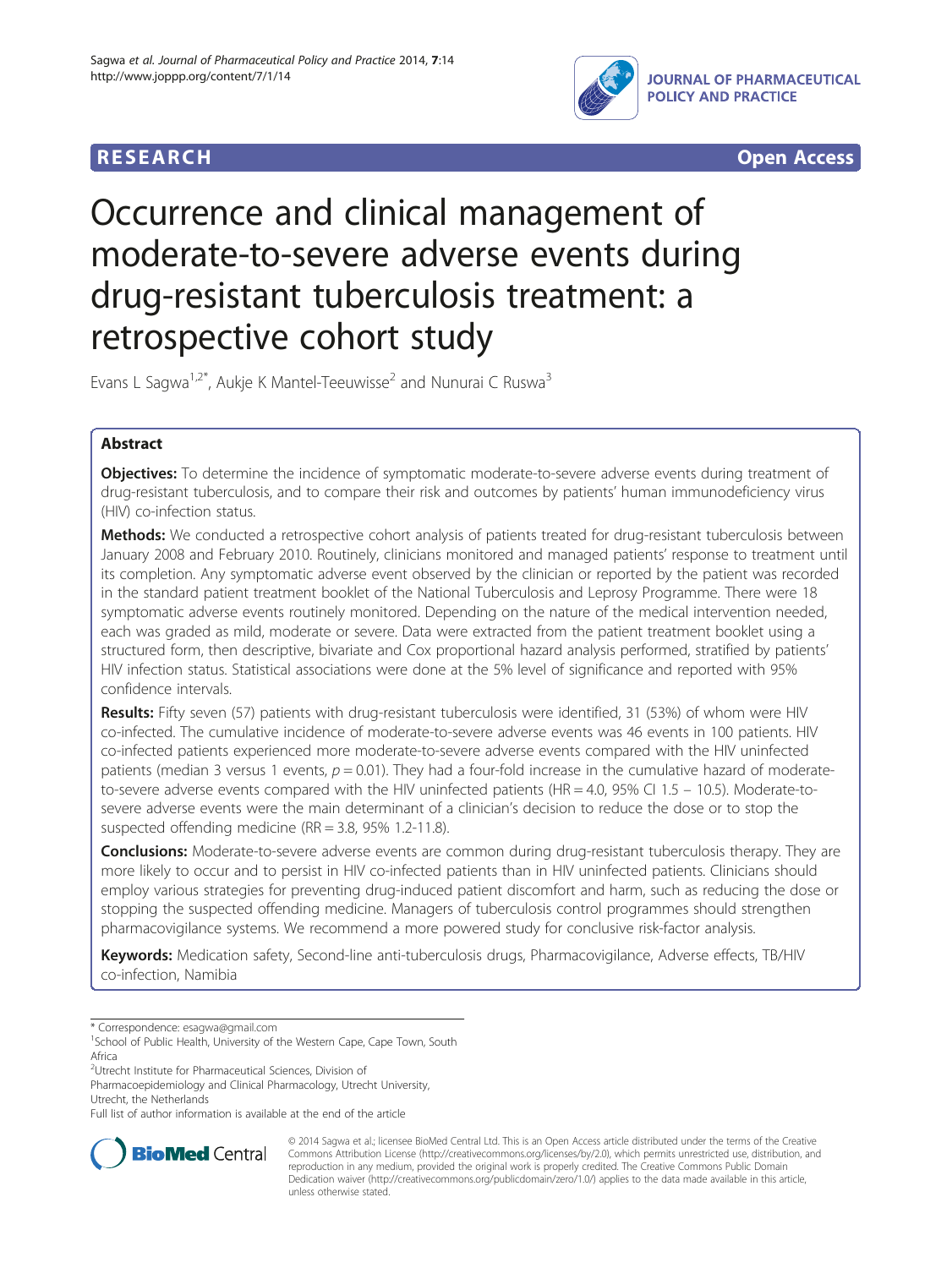# Introduction

The burden of tuberculosis (TB) disease in Namibia remains high, with a case notification rate of 545 cases per 100,000 population in 2012 [\[1](#page-7-0)]. The prevalence of drug-resistant tuberculosis (DR-TB) in the country, estimated at 20.1 cases per 100,000 TB patients, combined with the high human immunodeficiency virus (HIV) coinfection rate of about 50%, is a major public health concern for the National Tuberculosis and Leprosy Programme (NTLP) [\[1](#page-7-0)].

Both DR-TB and HIV infections need to be treated, otherwise, the patient may not survive for too long [\[2,3](#page-7-0)]. The adverse effects of second-line anti-tuberculosis and antiretroviral medicines pose a unique challenge in the combined treatment of the two infections [[2,3](#page-7-0)]. Moderateto-severe adverse events can cause patients' intolerance to second-line anti-tuberculosis medicines and antiretroviral medicines, possibly compromising DR-TB and HIV treatment outcomes. Such intolerance may require the clinician treating the patient to make specific medicine dosage adjustments, regimen changes or stop the treatment [[4](#page-7-0),[5](#page-7-0)]. Similarly, treatment of HIV with highly active antiretroviral therapy (HAART) is associated with various adverse effects, some of which may overlap with those of secondline anti-tuberculosis medicines [[2,3,6](#page-7-0)].

This paper is the third and last of a series of papers [[7,8\]](#page-7-0) that we have published based on a dataset on the occurrence of adverse events during treatment of DR-TB in Namibia, each paper addressing a different aspect of the adverse events epidemiology. The first paper described the burden of adverse events during treatment of DR-TB, [\[7\]](#page-7-0) while the second paper compared, by HIV co-infection status, the risks and the risk-factors for the commonly observed adverse events [\[8](#page-7-0)]. Apart from our research highlighted above, there is limited scientific literature on the incidence, clinical management and the outcomes of moderate-to-severe adverse events among patients on DR-TB therapy in Namibia.

In this paper, we describe the cumulative incidence and the actions taken by clinicians to manage the moderateto-severe adverse events occurring during DR-TB treatment. Secondly, we compare the risk and outcomes of these moderate-to-severe adverse events, by patients' HIV co-infection status.

# Methods

# Study design

This was a retrospective observational cohort study of consecutive patients treated for DR-TB between January 2008 and February 2010 at the Kondja DR-TB treatment ward in the Walvis Bay District of Namibia. All the DR-TB patients treated at this facility during the specified period were included in the study.

#### Setting

The study was conducted at the Kondja DR-TB treatment ward, which is a 25-bed district hospital DR-TB treatment facility serving the entire Erongo region of Namibia. The Erongo region had the second largest number of patients on DR-TB treatment in Namibia at the time of the study. In this ward, patients with microbiologically confirmed DR-TB infection were placed on second-line intensive phase treatment that included parenteral amikacin, kanamycin or capreomycin for a minimum of four months, until two sputum smears and two successive cultures turned negative [\[7,9](#page-7-0)]. Clinicians designed individualized regimens and calculated daily doses of each medicine based on patients' body weight, in accordance with the national TB treatment guidelines published in 2006 [\[9\]](#page-7-0). The HIV co-infected patients were, additionally, treated with HAART regimens that comprised of lamivudine in combination with either zidovudine (AZT) or stavudine (d4T) and efavirenz (EFV) or nevirapine (NVP) [[9](#page-7-0)].

The susceptibility of *M. tuberculosis* to anti-TB medicines was tested by the Namibia Institute of Pathology using the liquid culture MGIT 960 system (BACTEC™ MGIT™ 960 Mycobacteria Culture System, Becton Dickinson, New Jersey, USA) on all M. tuberculosis confirmed cultures, for susceptibility to isoniazid, rifampicin, streptomycin and ethambutol. All isolates of M. tuberculosis found to be resistant to rifampicin or isoniazid were sent to the National Health Laboratory Service in South Africa for testing of resistance to kanamycin, capreomycin, amikacin, ciprofloxacin, levofloxacin and ethionamide.

Routinely, during DR-TB treatment, patients were closely monitored and supervised by the clinician until completion of treatment. Any clinician-observed or patientreported symptomatic adverse events were recorded in the standard patient treatment booklet designed by the NTLP. At the time of the study, the DR-TB patient treatment booklet listed 18 symptomatic adverse events that were routinely monitored during treatment: abdominal pain, constipation, hearing loss (decreased hearing), depression, diarrhoea, dizziness, fatigue, fever, headache, joint pain, nausea, neuropathy, psychosis, rash, tinnitus, tremors, vision changes and vomiting [[9\]](#page-7-0). According to the DR-TB patient treatment booklet (Additional file [1\)](#page-7-0), the severity of an adverse event could be classified into three grades. Grade 1 were the mild adverse events, requiring no medical intervention; Grade 2 were the moderate adverse events, requiring palliative [or adjunctive] intervention; while Grade 3 were the severe adverse events, requiring a change in treatment or its discontinuation [[9\]](#page-7-0). Each observed adverse event was graded by the attending clinician as mild, moderate or severe as explained above and was managed according to the severity grading.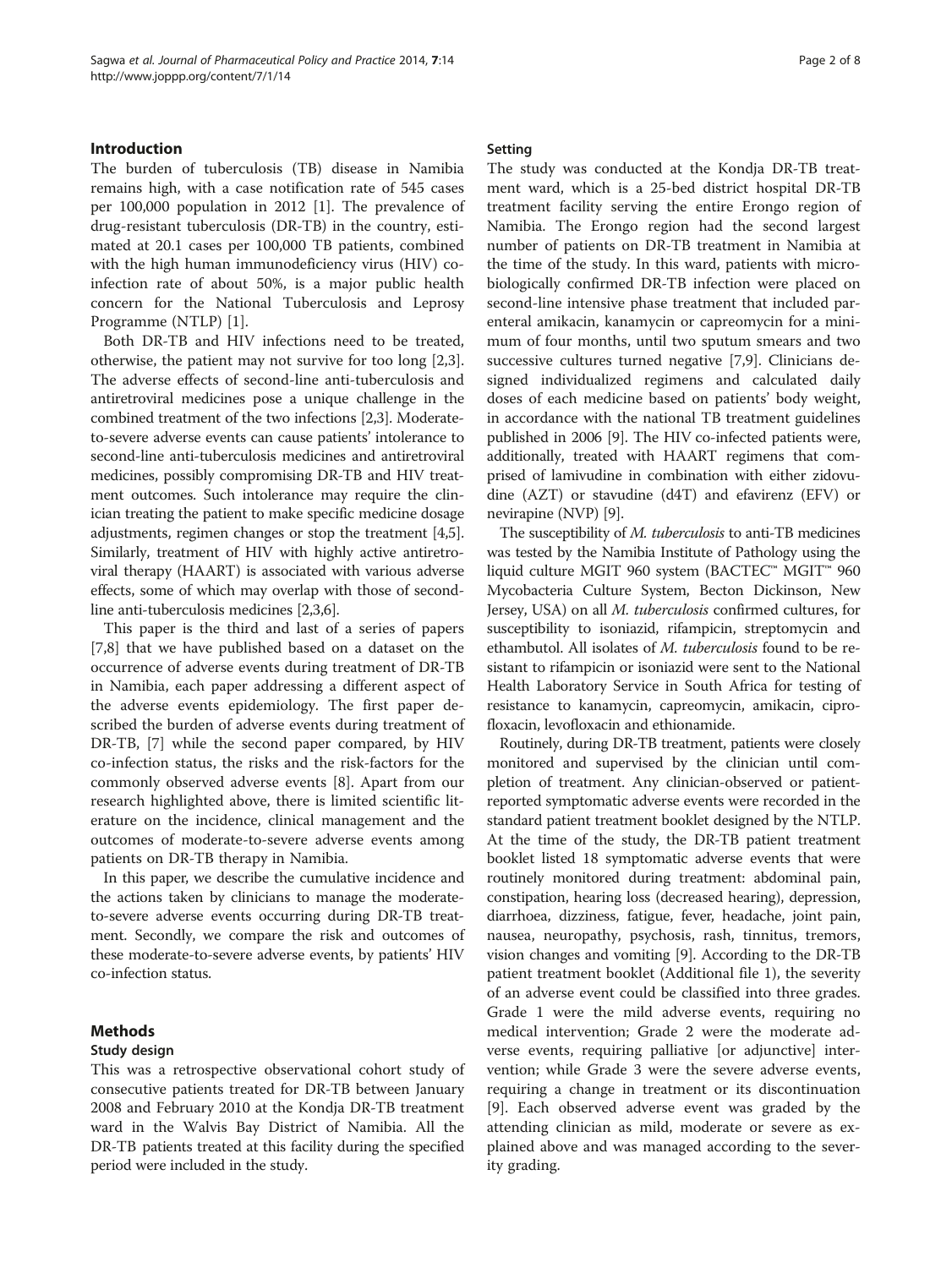#### Ethical considerations

Ethical approval of the study protocol was obtained from the research unit of the Ministry of Health and Social Services of Namibia (MoHSS) – Ref 17/3/3/AP and the Higher Degrees Committee of the University of the Western Cape, South Africa, both of which are institutional review boards.

# Data collection

The lead researcher (corresponding author) collected data from patients' DR-TB treatment booklet using a structured form. No personal identifiers were recorded, to maintain the anonymity and the confidentiality of the patients. The primary study outcome was the occurrence of any adverse event during DR-TB treatment. The secondary outcome was the occurrence of moderate-tosevere adverse events. Further, detailed characterization of each moderate-to-severe adverse event was conducted, which included: its description, time-to-onset, severity grading, duration, actions taken to manage the adverse event, and the outcome of the adverse event.

#### Definition of terms

In this study, DR-TB included both poly- and multidrug resistant forms of M. tuberculosis. Poly drug-resistance was defined as the resistance of M. tuberculosis to either isoniazid or rifampicin and other first-line anti-tuberculosis medicines, while multidrug resistance was the resistance to at least both isoniazid and rifampicin [\[9](#page-7-0)].

#### Data analysis

We limited our statistical analyses to descriptive and univariate analysis, due to the small sample of DR-TB patients that was realized. We couldn't perform multivariable analyses because of the few degrees of freedom of the small sample. We therefore calculated absolute and relative frequency counts, measures of central tendency (mean and median) and measures of dispersion including range, interquartile range and standard deviation. We applied two-tailed Student's T-tests to compare group differences in age and weight after testing for normality. For non-normally distributed variables such as the number of adverse events observed, comparisons were made by the non-parametric Mann–Whitney/ Wilcoxon two sample test. We compared proportions and categorical variables using the Chi-square or Fisher exact test respectively, depending on whether or not the expected value for a cell in the cross-tabulation was greater than five.

Associations between exposure and outcome variables were assessed using 2×2 contingency tables, with further stratification by HIV infection status. In addition, Kaplan-Meier and Cox proportional hazard analysis were performed to generate hazard ratios. All the analyses were done in Epi Info 3.4.3. (November 2007, Centers for Disease Control and Prevention, Atlanta, USA) and reported as point estimates, 95% confidence intervals (95% CI) and p-values. However, the Kaplan-Meier plot was drawn using the Statistical Package for the Social Sciences (SPSS®) for Windows, version 12.0.1 (IBM Corporation, New York, USA). A  $p$ -value of less than 0.05 was considered to be statistically significant. Lastly, we used Microsoft Excel® (Microsoft office 2010, Microsoft Corporation, Redmond, Washington State, USA) to draw charts and tables.

#### Results

The proportion of DR-TB patients who experienced any adverse event was 51/57 (89%). Of these 51 patients, 26 (51%) experienced at least one moderate-to-severe adverse event. A medical intervention was made to manage the adverse event in 29 (57%) of the patients. These medical interventions included reducing the medicine dose or stopping the suspected offending medicine in 15 patients (29%), using other adjunctive medicines to treat the adverse event(s) in 14 patients (27%), or completely changing the DR-TB treatment regimen in 9 patients (18%). There were 20/51 (39%) patients who experienced persistent adverse events that lasted for three months or more, while 15/51 (29%) patients were yet to recover from their adverse events by the study end date (Figure [1](#page-3-0)).

The distribution of the patients' demographic and clinical characteristics was generally similar between the 26 DR-TB patients who experienced at least one moderateto-severe adverse event compared to the 25 who experienced at least one mild adverse event (Table [1\)](#page-3-0). However, the HIV co-infection rate was notably higher among the patients who experienced at least one moderate-to-severe adverse event, compared with those who experienced only mild adverse events (69.2% versus 40%,  $p = 0.04$ ).

Overall, the DR-TB patients co-infected with HIV experienced more moderate-to-severe adverse events compared with the HIV uninfected patients, with a median of 3 adverse events versus 1 adverse event respectively  $(p = 0.01)$ , as depicted in Table [2](#page-4-0). Eighteen of the 26 DR-TB patients who experienced at least one moderate-to-severe adverse event (69%), were HIV co-infected (Figure [2](#page-4-0)).

The cumulative incidence of moderate-to-severe adverse events in the entire cohort was 26 events out of 57 patients (46 events in 100 patients). By comparison, the cumulative incidence of moderate-to-severe adverse events amongst the HIV co-infected patients was 18 events out of 28 patients (64 events in 100 patients) while it was 8 events out of 23 patients (35 events in 100 patients) amongst the HIV uninfected patients,  $(p = 0.04)$ .

In a time-to-event analysis using a Kaplan Meier curve and Cox proportional hazards analysis, the DR-TB patients who were co-infected with HIV had a four-fold cumulative hazard of experiencing moderate-to-severe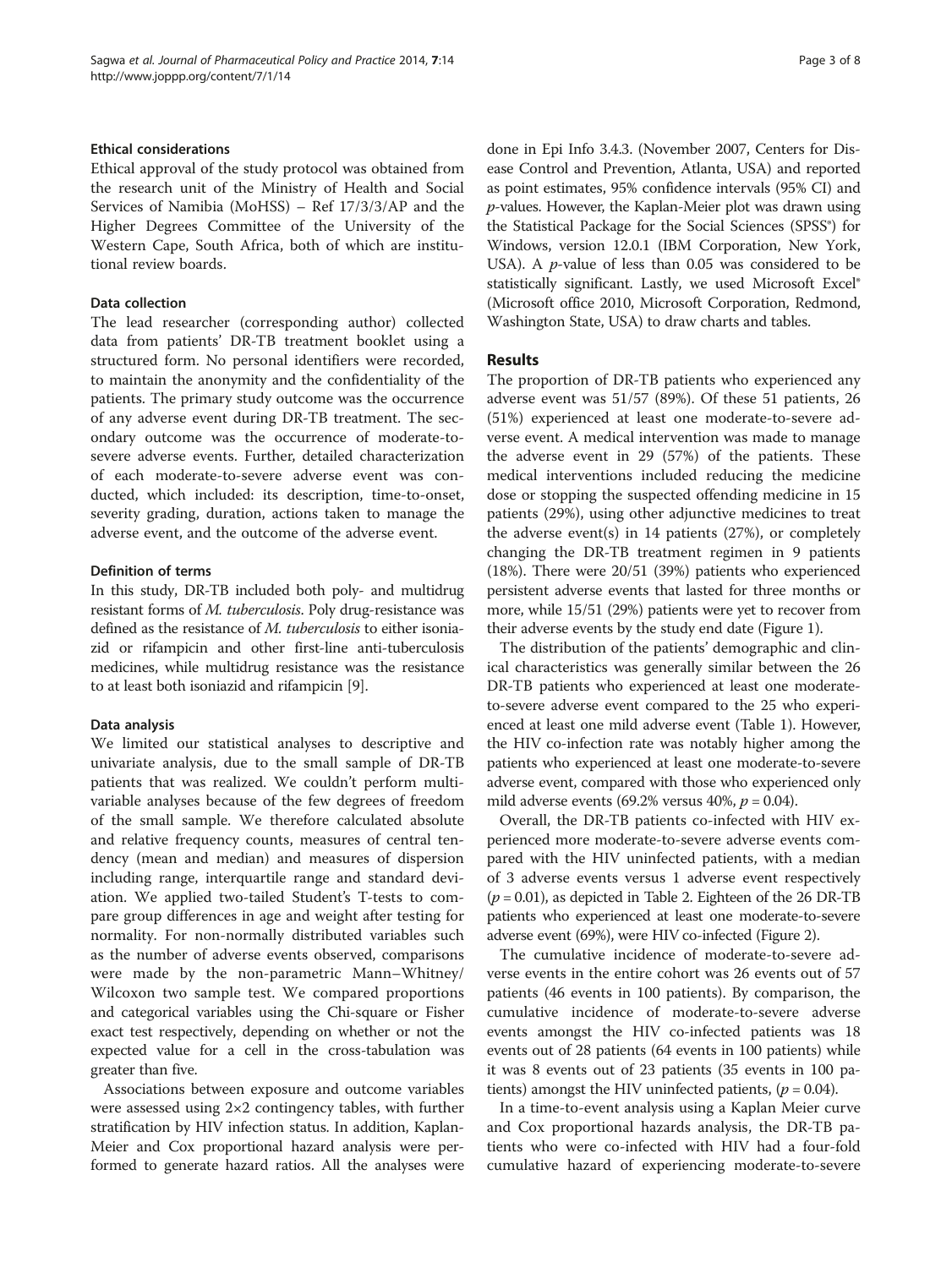<span id="page-3-0"></span>

adverse events compared with the HIV uninfected patients (HR = 4.0, 95% CI 1.5 – 10.5,  $p = 0.006$ ), Figure [3](#page-5-0).

In terms of medicines exposure, the DR-TB patients in our cohort were treated with individualized regimens, based on the susceptibility of the M. tuberculosis to specific second-line anti-TB medicines. In total, the patients were treated with 15 different second-line anti-TB medicines, while the HIV infected patients were additionally treated with HAART regimens, which consisted of lamivudine in combination with either zidovudine (AZT) or stavudine (d4T) and efavirenz (EFV) or nevirapine (NVP). None of the second-line anti-TB or antiretroviral medicines was statistically significantly associated with the occurrence of moderate-to-severe adverse events (Table [3](#page-5-0)). However, amikacin, ciprofloxacin and ethambutol tended to have a much higher risk when compared with the other second-line anti-TB medicines.

We further explored the association between the occurrence of moderate-to-severe adverse events, the specific medical interventions made to manage them and

their specific outcomes. From a univariate analysis on the entire cohort, we found that moderate-to-severe adverse events determined whether the clinician chose to reduce the dose or to stop a specific DR-TB medicine, the risk ratio (RR) for the association being 3.8 (95% CI 1.2-11.8,  $p = 0.01$ ). Upon stratification to assess for confounding or effect modification by HIV infection status, the association remained similar between HIV infected and HIV uninfected patients  $(RR = 4.2$  and  $RR = 4.1$  respectively) (Table [4\)](#page-6-0).

There were HIV stratum-specific differences in the connection between occurrence of moderate-to-severe adverse events and those that lasted for three or more months. The risk ratios were  $RR = 3.6$  (95% CI 1.03-12.5,  $p = 0.009$ ) for the HIV infected sub-group versus RR = 1.9 (95% CI 0.5-7.2,  $p = 0.33$ ) for the HIV uninfected one, demonstrating effect modification by HIV infection status (Table [4](#page-6-0)).

On the contrary, the occurrence of moderate-to-severe adverse events was not a determinant of the clinician's

|  | Table 1 Demographic and clinical characteristics of the patients, by adverse event severity grading |  |  |
|--|-----------------------------------------------------------------------------------------------------|--|--|
|  |                                                                                                     |  |  |

|                                                          | Adverse events by severity grading ( $N = 51$ ) |                        |         |
|----------------------------------------------------------|-------------------------------------------------|------------------------|---------|
|                                                          | Moderate-to-severe events $(n = 26)$            | Mild events $(n = 25)$ | P-value |
| Gender: Male, n (%)                                      | 16 (61.5%)                                      | 15 (60.0%)             | 0.91    |
| Age: mean $\pm$ SD, yrs                                  | $34.1 \pm 8.3$                                  | $35.0 \pm 10.2$        | 0.71    |
| Weight: mean $\pm$ SD, kg                                | $51.4 \pm 10.3$                                 | $53.9 \pm 12.3$        | 0.45    |
| HIV co- infection, n (%)                                 | 18 (69.2%)                                      | 10 (40%)               | 0.04    |
| $HAART$ , n $(%)$                                        | $5(19.2\%)$                                     | 7(28%)                 | 0.46    |
| Duration (days) of therapy; median (IQR)                 | 183.5 (173-243)                                 | 185 (175.5-212)        | 0.81    |
| Number of drugs in intensive phase regimen; median (IQR) | $5(5-6)$                                        | $5(5-6)$               | 0.61    |

SD = standard deviation; yrs = years; kg = kilogrammes; HIV = human immunodeficiency virus; HAART = highly active antiretroviral therapy; TB = tuberculosis; IQR = interquartile range.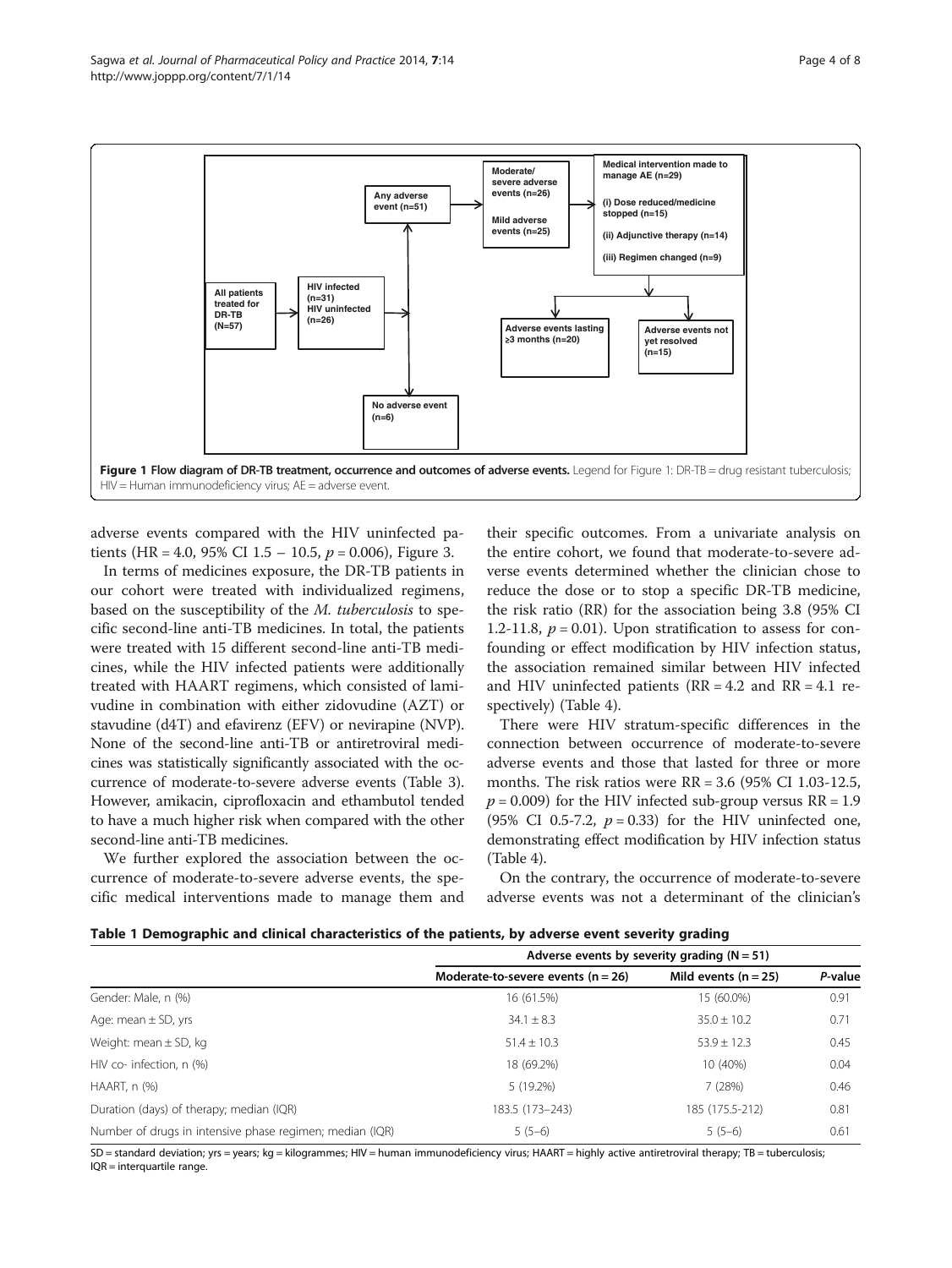<span id="page-4-0"></span>

| Table 2 Frequency of moderate-to-severe adverse events |  |
|--------------------------------------------------------|--|
| by HIV infection status                                |  |

|                                 | Frequency of<br>moderate-to-severe<br>adverse events |                       |  |
|---------------------------------|------------------------------------------------------|-----------------------|--|
| <b>Adverse events</b>           | <b>HIV</b> infected                                  | <b>HIV</b> uninfected |  |
| Tinnitus                        | 9                                                    | 6                     |  |
| Joint pain                      | 7                                                    | $\Omega$              |  |
| Decreased hearing               | 8                                                    | $\overline{4}$        |  |
| Nausea                          | 5                                                    | 1                     |  |
| Headache                        | 3                                                    | 1                     |  |
| Fatigue                         | 5                                                    | 1                     |  |
| Abdominal pain                  | 5                                                    | 1                     |  |
| <b>Dizziness</b>                | 3                                                    | $\Omega$              |  |
| Rash                            | 3                                                    | $\Omega$              |  |
| Vomiting                        | 3                                                    | $\Omega$              |  |
| Diarrhea                        | $\overline{2}$                                       | 1                     |  |
| Neuropathy                      | $\overline{2}$                                       | 1                     |  |
| Fever                           | 0                                                    | 0                     |  |
| Vision changes                  | $\Omega$                                             | $\overline{2}$        |  |
| Depression                      | 1                                                    | $\Omega$              |  |
| Psychosis                       | 1                                                    | 1                     |  |
| Tremors                         | 1                                                    | 1                     |  |
| Constipation                    | $\mathbf{0}$                                         | $\Omega$              |  |
| Total number of adverse events  | 58                                                   | 20                    |  |
| Median number of adverse events | 3                                                    | 1                     |  |

Difference in median  $(3-1) = 2$ .  $p = 0.01$  (Mann–Whitney/Wilcoxon Two-Sample Test).

decision to prescribe adjunctive medicines for certain adverse events (RR = 1.2, 95% CI 0.5-2.7,  $p = 0.74$ ) or to change the entire DR-TB treatment regimen  $(RR = 0.5,$ 95% CI 0.2-1.8,  $p = 0.31$ ) as shown in Table [4.](#page-6-0)

# Discussion

We found a high occurrence (89%) of any adverse event during DR-TB treatment. Similar findings have been reported elsewhere in the study by Koju et al. in Nepal who found that 80% of patients experienced at least one adverse event during treatment of tuberculosis [\[10](#page-7-0)]. Likewise, Leimane and co-researchers reported that 86% of patients in their study in Latvia experienced an adverse event, [\[11\]](#page-7-0) while Bloss et al. reported an adverse event frequency of 79% in the same country [[12\]](#page-7-0). Also, Shin et al., have reported that 73% of MDR-TB patients in their Russian cohort experienced at least one adverse event [\[13](#page-7-0)]. This clearly shows that second-line anti-TB medicines are associated with a high frequency of adverse events.

The cumulative incidence of moderate-to-severe adverse events in our cohort was 46 events in 100 DR-TB patients. This finding is similar to that of Lanternier et al., who reported an incidence of severe adverse events of  $45.2 \pm 11.3$  per 100 person-years [[14](#page-7-0)]. Such a high incidence of moderate-to-severe adverse events is a cause for concern for DR-TB programme managers, patients and clinicians.

In the present study, HIV co-infected DR-TB patients experienced more moderate-to-severe adverse events compared with the HIV uninfected patients (58 versus 20 events,  $p = 0.02$ ). The HIV co-infected patients had a four-fold risk of experiencing moderate-to-severe adverse events compared with the HIV uninfected patients

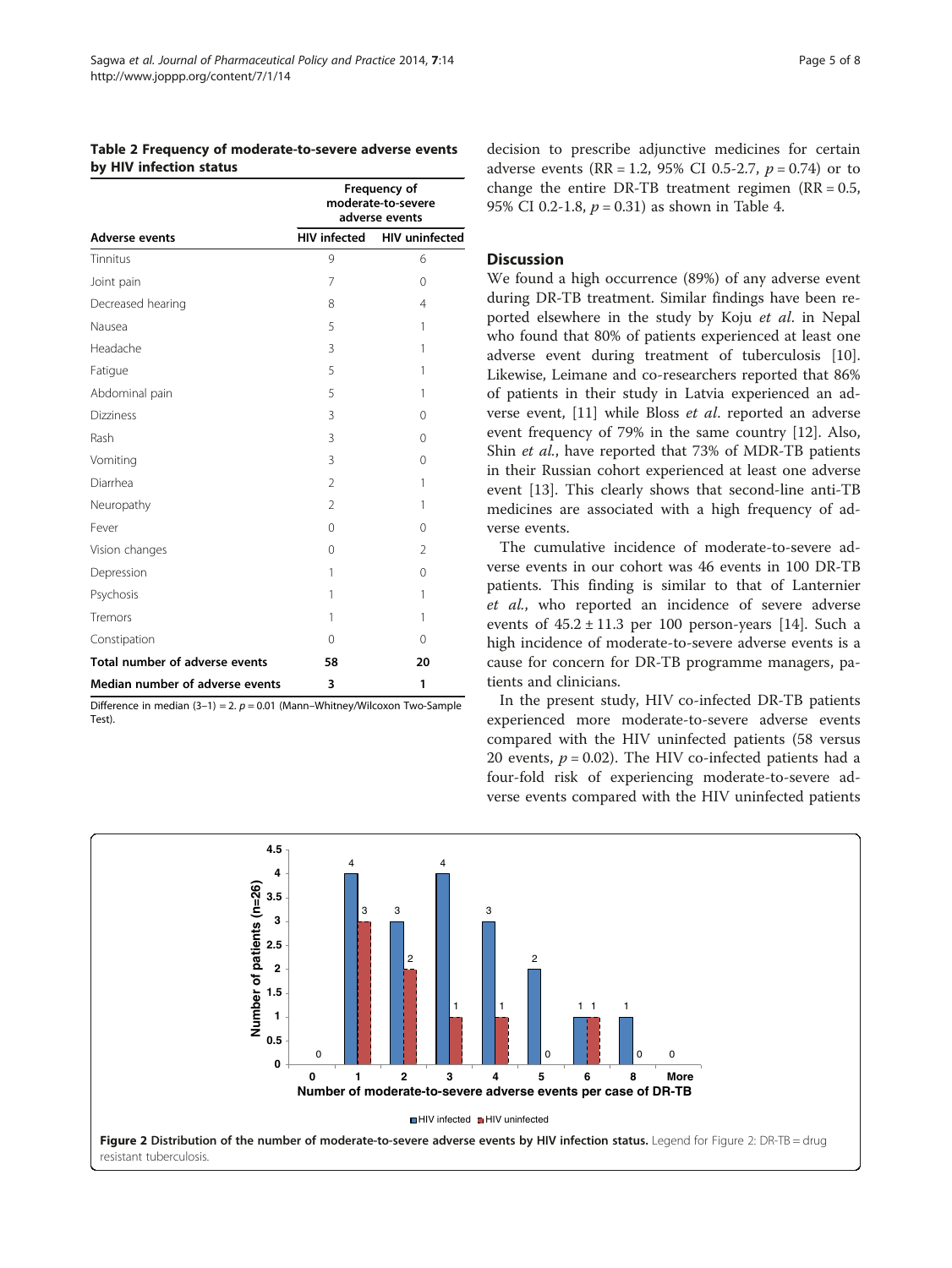<span id="page-5-0"></span>Sagwa et al. Journal of Pharmaceutical Policy and Practice 2014, 7:14 Page 6 of 8 http://www.joppp.org/content/7/1/14



(HR = 4.0; 95% CI 1.5 – 10.5,  $p = 0.006$ ). Similar findings have been reported by other researchers. For example, in Lima, Peru, Chung-Delgado et al. found that HIV infection increased the risk of adverse events during TB therapy by 3.45 (95% CI 1.61-7.45) [\[5](#page-7-0)]. Similarly, Lanternier

et al. found that HIV infection increased the risk of TB treatment-associated adverse events by 3.9 (95% CI 2.1- 7.5) [\[14](#page-7-0)]. Therefore, we urge clinicians to be more vigilant and to look out for potential moderate-to-severe adverse events when treating HIV co-infected DR-TB patients.

| <b>Anti-TB medicine</b>        | Number (%) treated with the medicine, $N = 57$ | Univariate risk ratios | 95% confidence interval | p-value |
|--------------------------------|------------------------------------------------|------------------------|-------------------------|---------|
| Amikacin                       | 21 (36.8%)                                     | 1.5                    | $0.8 - 2.6$             | 0.18    |
| Amoxicillin/Clavulanate        | $1(1.8\%)$                                     | 0.0                    |                         | 0.36    |
| Capreomycin                    | 4 (7%)                                         | 1.1                    | $0.4 - 3.1$             | 0.86    |
| Ciprofloxacin                  | 19 (33.3%)                                     | 1.5                    | $0.8 - 2.5$             | 0.19    |
| Clofazimine                    | $1(1.8\%)$                                     | $\mathbf 0$            |                         | 0.36    |
| Cycloserine                    | 27 (47.4%)                                     | 0.8                    | $0.5 - 1.5$             | 0.49    |
| Ethambutol                     | 35 (61.4%)                                     | 1.7                    | $0.9 - 3.4$             | 0.10    |
| Ethionamide                    | 52 (91.2%)                                     | 0.7                    | $0.3 - 1.6$             | 0.50    |
| Isoniazid                      | 4(7%)                                          | 1.1                    | $0.4 - 3.1$             | 0.86    |
| Kanamycin                      | 30 (52.6%)                                     | 0.8                    | $0.4 - 1.4$             | 0.37    |
| Levofloxacin                   | 37 (64.9%)                                     | 0.6                    | $0.4 - 1.1$             | 0.11    |
| Para aminosalicylic acid (PAS) | 5(8.8%)                                        | 1.4                    | $0.6 - 2.9$             | 0.50    |
| Pyrazinamide                   | 53 (93%)                                       | 0.9                    | $0.3 - 2.5$             | 0.86    |
| Rifampicin                     | 13 (22.8%)                                     | 0.8                    | $0.4 - 1.7$             | 0.56    |
| Streptomycin                   | 3(5.3%)                                        | 0.7                    | $0.1 - 3.6$             | 0.66    |
| Any HAART regimen              | 13 (22.8%)                                     | 0.8                    | $0.4 - 1.7$             | 0.56    |
| Zidovudine (AZT)               | 5(8.8%)                                        | 0.4                    | $0.1 - 2.5$             | 0.23    |
| Stavudine (d4T)                | 6 (10.5%)                                      | 1.1                    | $0.5 - 2.6$             | 0.82    |
| Efavirenz (EFV)                | 10 (17.5%)                                     | 0.9                    | $0.4 - 1.9$             | 0.70    |
| Nevirapine (NVP)               | 3(5.3%)                                        | 0.7                    | $0.1 - 3.7$             | 0.66    |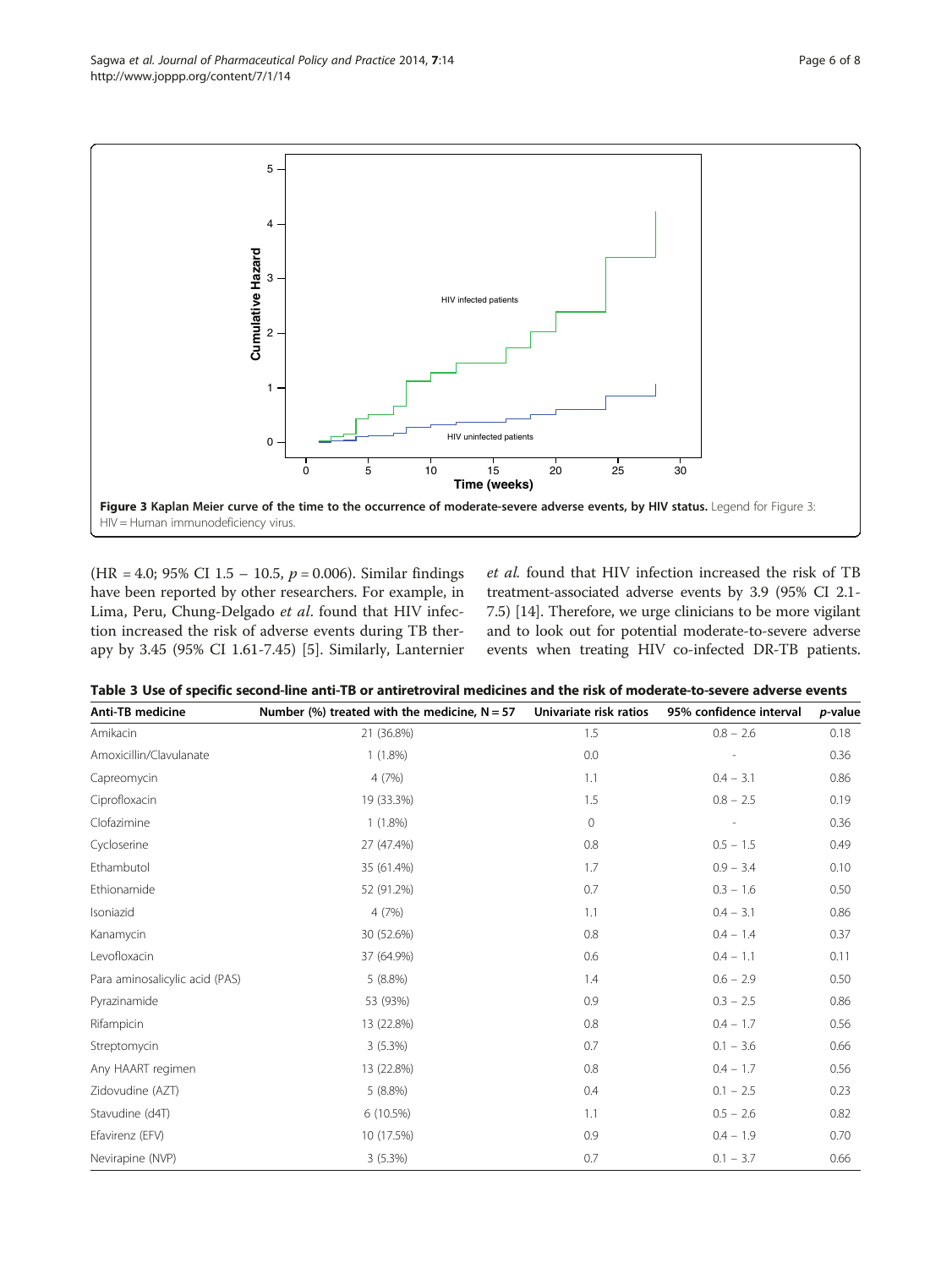|                                                                                                                                          |                                                                                               | <b>Stratified analysis</b>                                                                                    |                             |
|------------------------------------------------------------------------------------------------------------------------------------------|-----------------------------------------------------------------------------------------------|---------------------------------------------------------------------------------------------------------------|-----------------------------|
| Medical actions taken to manage AEs and outcome of AEs                                                                                   | Entire cohort analysis                                                                        | HIV positive stratum                                                                                          | <b>HIV negative stratum</b> |
| Dose reduced or medicine stopped<br>Adjunctive therapy to treat AE symptoms<br>Regimen changed<br>Adverse events lasting $\geq$ 3 months | $3.8(1.2 - 11.8)$                                                                             | $4.2(0.6-28.8)$                                                                                               | $4.1(1.02-16.2)$            |
|                                                                                                                                          | $p = 0.007$                                                                                   | $p = 0.09$<br>$1.1(0.4-2.8)$<br>$p = 0.61$<br>$0.5(0.1-2.6)$<br>$p = 0.37$<br>$3.6(1.03-12.5)$<br>$p = 0.009$ | $p = 0.04$                  |
|                                                                                                                                          | $1.2(0.5-2.7)$<br>$p = 0.74$<br>$0.5(0.2-1.8)$<br>$p = 0.31$<br>$3.1(1.4-7.2)$<br>$p = 0.002$ |                                                                                                               | $0.8(0.1-6.0)$              |
|                                                                                                                                          |                                                                                               | $p = 0.67$                                                                                                    |                             |
|                                                                                                                                          |                                                                                               |                                                                                                               | $0.6(0.1-4.3)$              |
|                                                                                                                                          |                                                                                               |                                                                                                               | $p = 0.50$                  |
|                                                                                                                                          |                                                                                               |                                                                                                               | $1.9(0.5-7.2)$              |
|                                                                                                                                          |                                                                                               |                                                                                                               | $p = 0.33$                  |

<span id="page-6-0"></span>

| Table 4 Relationship between occurrence of moderate-to-severe AEs, medical actions to manage the AEs and their outcome |  |  |
|------------------------------------------------------------------------------------------------------------------------|--|--|
|------------------------------------------------------------------------------------------------------------------------|--|--|

Numbers represent risk ratio (RR) point estimates, their corresponding 95% confidence intervals in brackets, and p-values; HIV = human immunodeficiency virus; AEs = adverse events.

This will help clinicians to identify adverse events early enough so that appropriate measures could be taken to mitigate them.

None of the second-line anti-TB or antiretroviral medicines was statistically significantly associated with the occurrence of moderate-to-severe adverse events. This was rather surprising as second-line anti-TB medicines are known to elicit moderate-to-severe adverse events [[13,15\]](#page-7-0). We argue that the failure to detect any statistically significant associations may have arisen from the low power of the study, rather than from a real biological difference in the way the medicines acted in the patients included in our study. However, amikacin, ciprofloxacin and ethambutol seemed to have a much higher risk than the other second-line anti-TB medicines. These three medicines tended to be prescribed together as part of a DR-TB regimen. This observation needs to be further investigated in a more powered and appropriately designed study that is capable of ruling out bias and confounding, for example, confounding by comedication and confounding by indication of the medicines used for the treatment of DR-TB infection and concomitant HIV infection.

The frequency of a clinician reducing the dose or stopping the suspected offending medicine was 29%, while that of completely changing the treatment regimen was 18%. These findings are comparable with those of Prasad et al. where 21% of the patients developed major adverse events that required stoppage or change of the offending medicines [\[16\]](#page-7-0). Similarly, Bloss et al. have reported dosage reduction in 20% of the patients treated for MDR-TB [[12\]](#page-7-0). On the other hand, Torun *et al.* reported a higher rate (55%) of withdrawal or discontinuation of second-line medicines during MDR-TB treatment [\[15](#page-7-0)]. As such, we advocate for clinicians to always consider reducing the dose, discontinuing or substituting the suspected offending medicine when managing moderate-tosevere adverse events during the treatment of DR-TB.

Moderate-to-severe adverse events were the main reason for clinicians' decision to either reduce the dose or to stop a specific DR-TB medicine (RR = 3.8, 95% CI 1.2- 11.8,  $p = 0.01$ ). This remained true, irrespective of the patients' HIV infection status. However, patients coinfected with HIV tended to suffer more from adverse events that lasted for three or more months  $(RR = 3.6,$  $p = 0.009$ ) compared with the HIV uninfected patients ( $RR = 1.9$ ,  $p = 0.33$ ). The reason for the longer duration of some adverse events in HIV co-infected patients is unclear, but we think that it could be related to the patients' weakened immune status and to the pharmacological interactions between some of the anti-TB and antiretroviral medicines [[2,3](#page-7-0)]. Clinicians need to be alert that moderateto-severe adverse events in patients on concomitant DR-TB and HIV treatment may potentially last for at least three months. Such persistence of moderate-to-severe adverse events could negatively impact the patients' ability to adhere to both treatments, possibly compromising patients' DR-TB and HIV treatment outcomes.

# Study limitations and strengths

The adverse events described in our study were symptomatic and were clinician or patient-reported. The over- or under-reporting of some of the adverse events, especially those that require objective confirmatory tests, may have biased the data. Furthermore, since no causality assessments were done, it was not always possible to attribute particular adverse events to a specific medicine at the individual patient level. Despite this limitation, we were able to reveal the magnitude and nature of the association between moderate-to-severe adverse events and HIV co-infection. We were also able to elucidate on the relationship between the occurrence of moderate-tosevere adverse events and the various medical interventions made to manage the adverse events as well as the outcomes of these adverse events. By unravelling some of the complexities of DR-TB treatment, this study